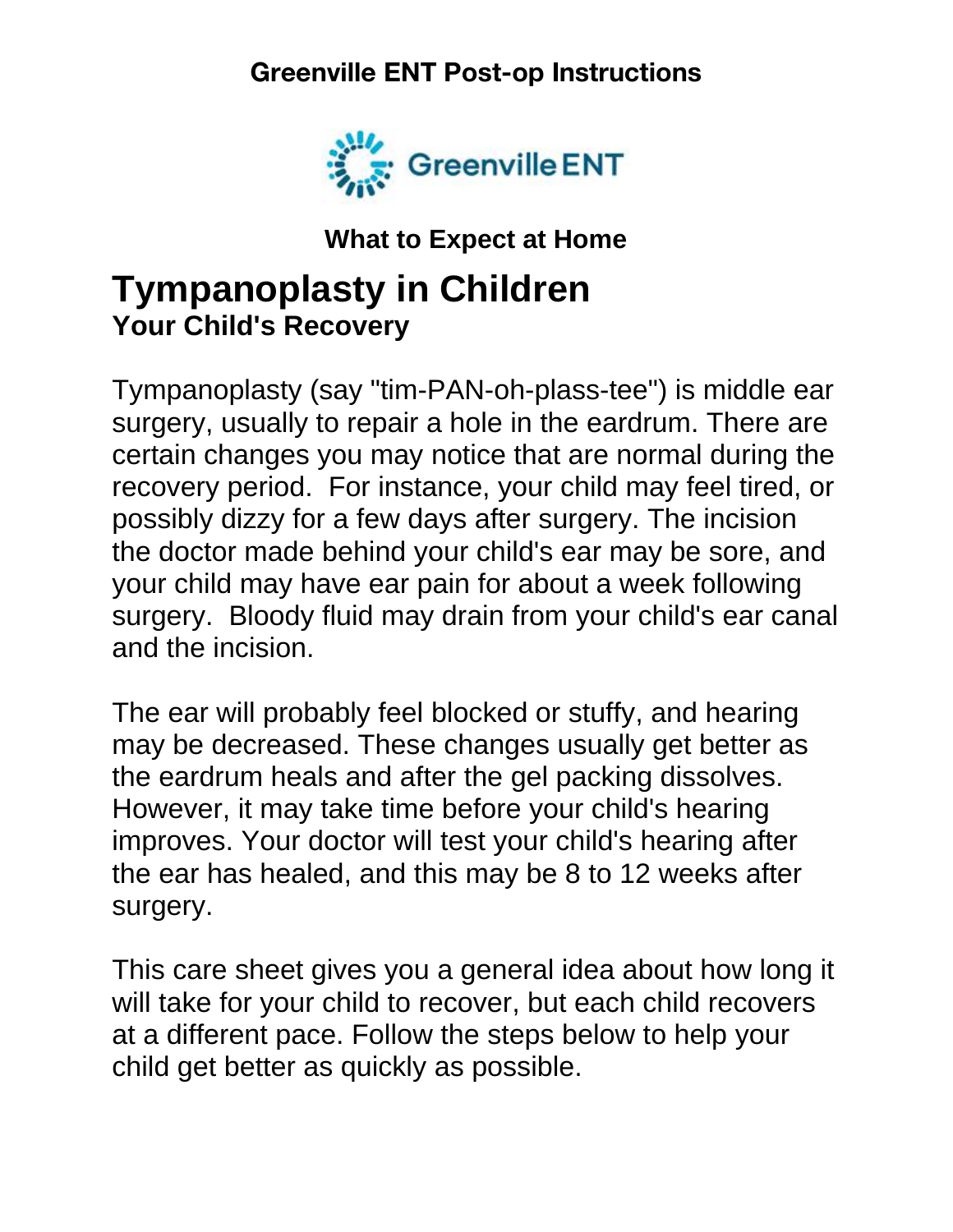# **Medicine**

| Your child will be prescribed pain medicine or<br>advised to use over-the-counter motrin or tylenol.                                                                                                                              |
|-----------------------------------------------------------------------------------------------------------------------------------------------------------------------------------------------------------------------------------|
| If your child is prescribed a narcotic pain medicine<br>(such as Norco), they will also be prescribed<br>nausea medicine (such as Zofran) because nausea<br>is a common side effect of narcotics.                                 |
| Do not give your child two or more pain medicines<br>at the same time unless your child's doctor told you<br>to. Many pain medicines have acetaminophen,<br>which is Tylenol. Too much acetaminophen<br>(Tylenol) can be harmful. |
| Do not give aspirin to anyone younger than 20<br>years of age. It has been linked to Reye syndrome<br>which is a serious illness.                                                                                                 |
| Your child may be prescribed ear drops, usually to<br>use later in the healing process (for example, to use<br>3 days prior to the six-week post op visit).                                                                       |
| Your child should be able to restart any regular<br>medicines immediately after surgery unless<br>otherwise instructed by your child's doctor.                                                                                    |
| If the doctor prescribed antibiotics for your child<br>(which is not usually the case after ear surgery),<br>take the full course as directed.                                                                                    |

#### **Activity**

No nose blowing for 2 weeks.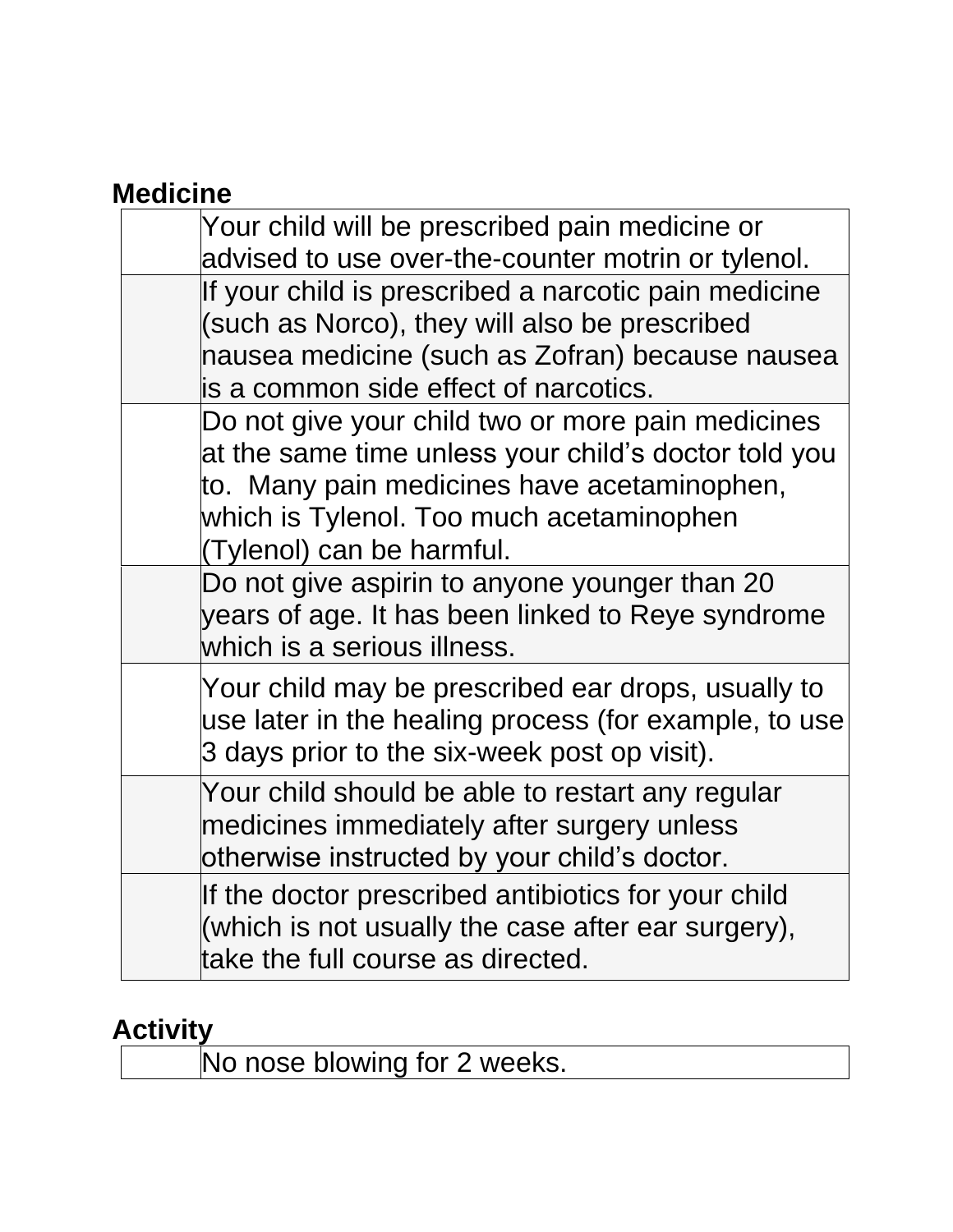| Avoid air travel for 2 weeks.                                                                                                                                                      |
|------------------------------------------------------------------------------------------------------------------------------------------------------------------------------------|
| Sneeze only with an open mouth.                                                                                                                                                    |
| Avoid sudden head movements and bending over<br>for the first 2 or 3 days after surgery. These actions<br>may cause dizziness.                                                     |
| Have your child walk some each day. Progress by<br>walking a little more than the day before. Walking<br>boosts blood flow and helps prevent pneumonia<br>and constipation         |
| Your child should not ride a bike, play running<br>games, take part in exercise, or lift more than 10<br>pounds for about 2 weeks or until your child's doctor<br>says it is okay. |
| Avoid water in the ear for the first 6 weeks after<br>surgery. A cotton ball coated with vaseline is usually<br>comfortable and blocks water when bathing.                         |

## **Diet**

| Normal diet as tolerated.                                                                                                                                                                          |
|----------------------------------------------------------------------------------------------------------------------------------------------------------------------------------------------------|
| Have your child drink plenty of fluids to avoid<br>becoming dehydrated.                                                                                                                            |
| You may notice a change in your child's bowel<br>habits right after surgery which is common. After a<br>few days without a bowel movement, use of a mild<br>laxative, like Miralax, is reasonable. |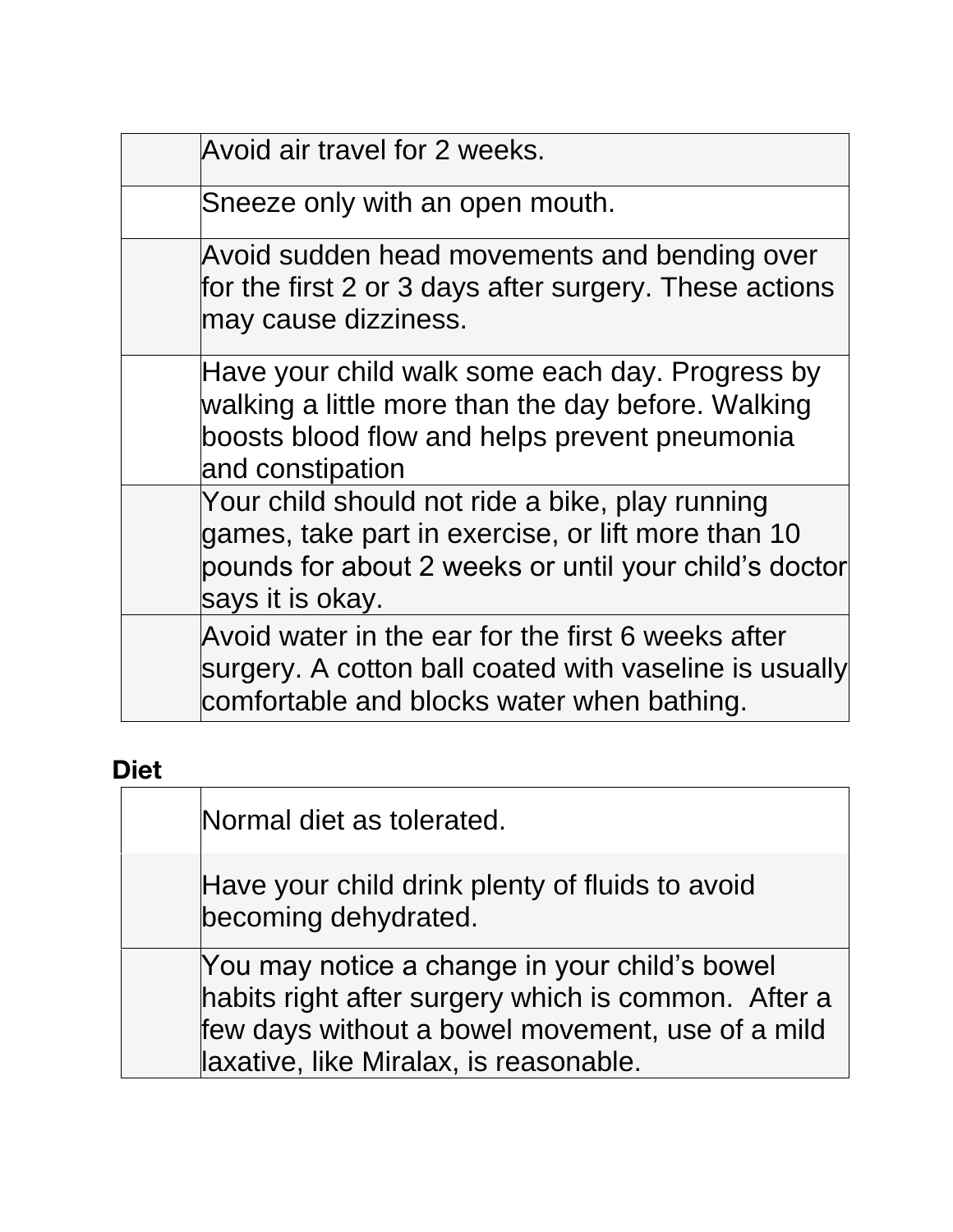#### **Wound care**

| Your child may have a gauze dressing over the ear.<br>You can remove the dressing the day after surgery<br>or when your child's doctor says it is okay. |
|---------------------------------------------------------------------------------------------------------------------------------------------------------|
| Change the cotton ball in the ear daily, and recoat<br>any incisions with antibiotic ointment.                                                          |
|                                                                                                                                                         |
| If your child has strips of tape on the incision behind<br>the ear, leave the tape on for a week or until it falls<br>loff.                             |
| Any stitches may dissolve on their own, or the<br>doctor may need to take them out.                                                                     |
| Keep the area clean and dry.                                                                                                                            |

# **When should you call for help?**

**Call 911** anytime you think your child may need emergency care. For example, call for:

Your child passes out (loss of consciousness)

Your child has severe trouble breathing.

Your child has sudden chest pain, shortness of breath, or coughing up blood

## **Call your child's doctor** or seek medical care for:

Pain that does not get better after taking pain medicine.

Signs of infection, such as:

• Increasing pain, swelling, warmth, or redness.